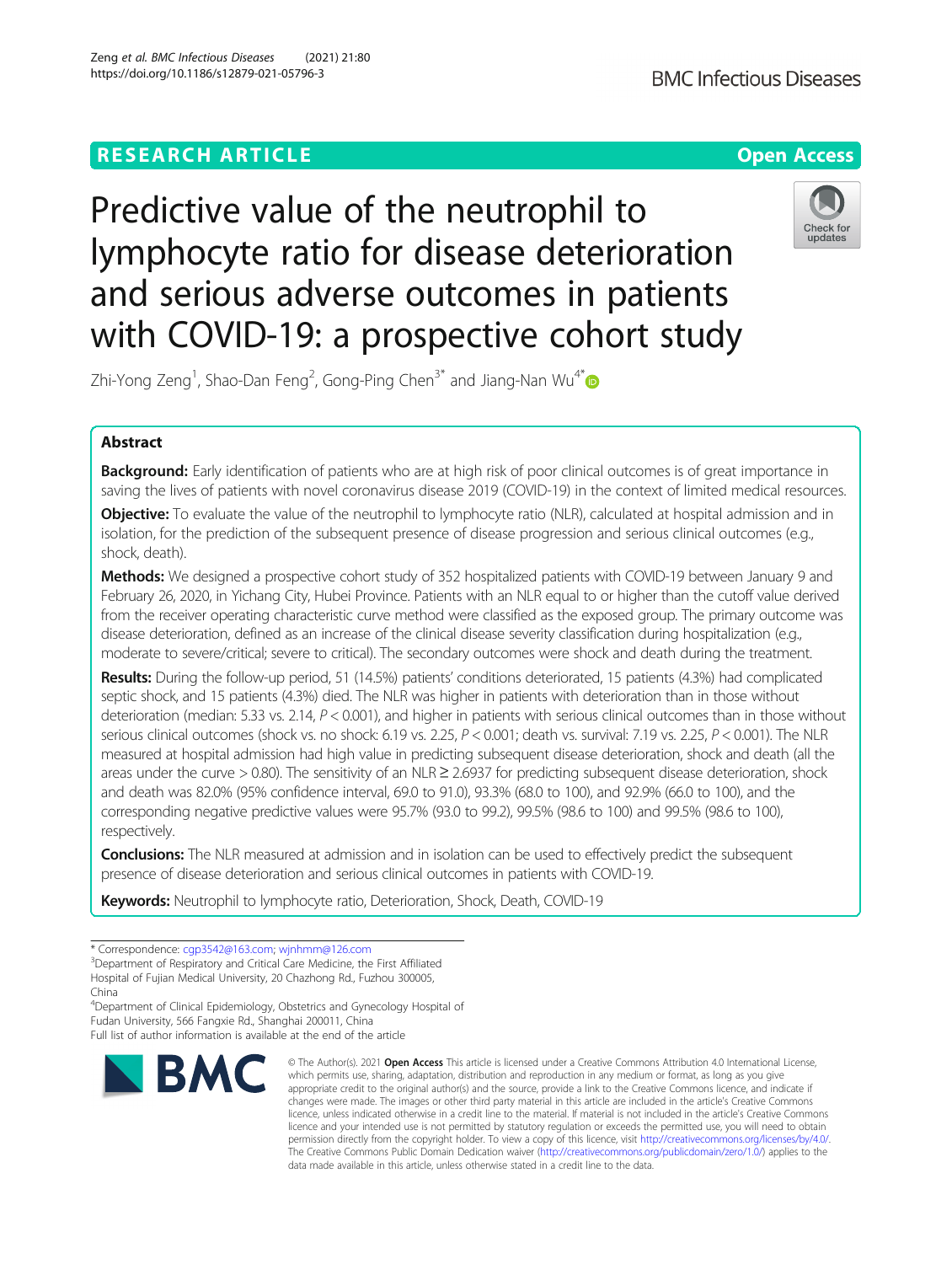### <span id="page-1-0"></span>Background

The worldwide novel coronavirus disease 2019 (COVID-19) pandemic has caused great loss of lives. According to the WHO COVID-19 dashboard, as of November 24, 2020, approximately 1.4 million patients died out of a total of > 58 million confirmed cases, with an average mortality of 2.40%. Mortality was positively correlated with the severity of the disease. A summary of a report of 72,314 cases in China indicated that the case-fatality rate was as high as 49% in critical cases, while the average mortality in all confirmed cases was 2.3% [\[1](#page-5-0)]. Therefore, early identification of patients with COVID-19 who are at high risk of poor clinical outcomes is of great importance [[2\]](#page-5-0).

The neutrophil to lymphocyte ratio (NLR), whether measured in isolation or in combination with other risk factors, has been identified as a useful marker in distinguishing severe cases from mild/moderate cases and is associated with COVID-19 mortality [[3](#page-5-0)–[9\]](#page-5-0). However, little is known about the value of the NLR in terms of predicting the clinical condition of the disease (e.g., mild/ moderate progression to severe/critical, severe deterioration to critical) and serious clinical outcomes (e.g., shock, death). We conducted a prospective cohort study to evaluate the value of using the NLR measured at hospital admission to predict the subsequent presence of poor clinical outcomes.

### **Methods**

### Study design and data collection

We conducted a prospective cohort study of COVID-19 patients who received medical treatment at the Third People's Hospital of Yichang, Hubei Province, from

Table 1 Basic characteristics of the 352 patients with COVID-19

January 9 to February 26, 2020. All patients who were confirmed by laboratory tests (positive for RT-PCR of nasal and pharyngeal swab specimens and/or specific IgM/G antibody assay of serum) before admission were recruited for the study. Basic information (e.g., age, sex, smoking, drinking, and history of comorbidities) was collected through face-to-face interviews with the patients or their families using a standardized questionnaire [\[2](#page-5-0)]. Routine blood examinations, including complete blood cell counts, coagulation profiles and serum biochemical tests, were conducted at hospital admission. Patients with missing neutrophil and/or lymphocyte records at hospital admission were excluded from the study. The patients were then treated according to the diagnosis and treatment plan for COVID-19 (7th version) issued by the National Health Commission of the People's Republic of China [\[10](#page-5-0)] and were followed until discharge (for those who recovered) or death. The last patient was discharged on March 25, 2020. The changes in disease condition, treatment details and clinical outcomes of the disease were recorded during the follow-up period. The study was approved by the ethics committee of the First Affiliated Hospital of Fujian Medical University. The hospital was in charge of supporting the treatment of patients with COVID-19 in Yichang City.

### Exposure and outcome

Patients with an NLR, calculated by the neutrophil and lymphocyte data measured at hospital admission, equal to or higher than the cutoff value (2.6937) were categorized as the exposed group; otherwise, they were classified as the control group. The COVID-19 condition at

| <b>Characteristics</b>                          | <b>Disease deterioration</b> |                  | P value                |
|-------------------------------------------------|------------------------------|------------------|------------------------|
|                                                 | No $(N = 301)$               | Yes $(N = 51)$   |                        |
| NLR (median, inter-quartile range) <sup>a</sup> | $2.14(1.53 - 2.98)$          | 5.33 (2.94-9.72) | < 0.001                |
| Age $(260 \text{ years})$ , n $(\%)$            | 105 (34.9)                   | 28 (54.9)        | 0.006                  |
| Male, n (%)                                     | 156 (51.8)                   | 34 (66.7)        | 0.049                  |
| Smoking, n (%) <sup>a</sup>                     | 46 (15.3)                    | 11(21.6)         | 0.233                  |
| Drinking, n (%)                                 | 21(7.0)                      | 2(3.9)           | $0.551$ <sup>c</sup>   |
| History of chronic disease b                    | 83 (27.6)                    | 34 (66.7)        | < 0.001                |
| Clinical type at admission                      |                              |                  | $< 0.001$ <sup>c</sup> |
| Mild or moderate                                | 282                          | 19               |                        |
| Severe                                          | 16                           | 32               |                        |
| Critical                                        | 3                            | 0                |                        |
| Shock <sup>a</sup>                              | 0(0)                         | 15 (30.6)        | $< 0.001$ <sup>c</sup> |
| Death                                           | 0(0)                         | 15 (29.4)        | $< 0.001$ <sup>c</sup> |

<sup>a</sup> Sample sizes of the analysis for neutrophil to lymphocyte ratio, smoking and shock were 341, 351 and 349, respectively

<sup>b</sup> Defined as history of any one of the following six diseases: hypertension, diabetes mellitus, coronary heart disease, cerebral vascular disease, chronic obstructive pulmonary disease and cancer

P value of Fisher's exact test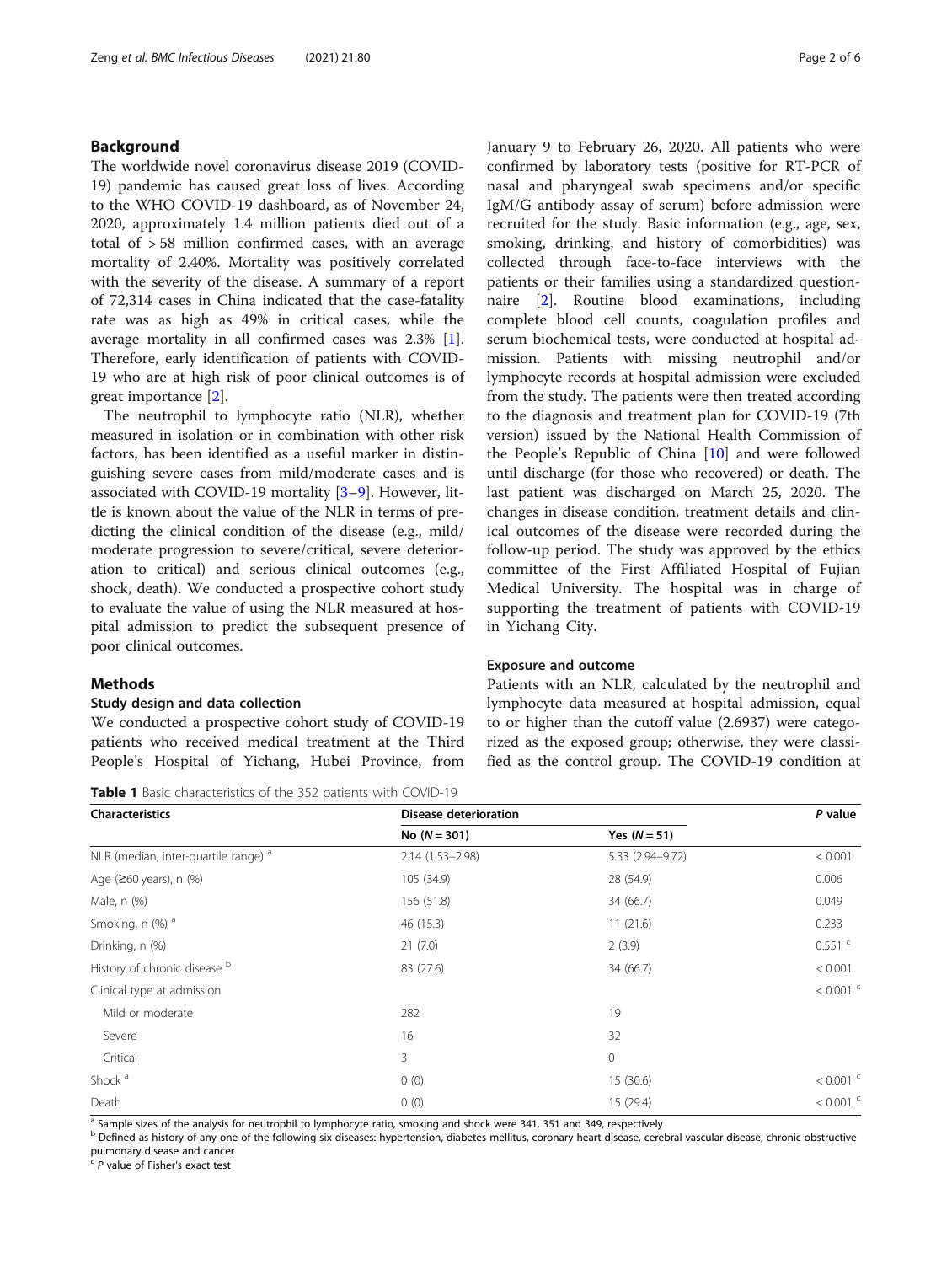hospital admission was evaluated and classified into mild/moderate, severe, and critical according to the diagnosis and treatment guidelines [[10](#page-5-0)]. Patients were reclassified if their condition worsened and reached a higher classification criterion.

Fig. 1 Neutrophil to lymphocyte ratio for patients with and without disease deterioration, shock and death. Disease deterioration (panel a), shock (panel **b**) and death (panel **c**). The bottom and top edges of each box represent the first (P25) and third quartiles (P75), respectively. The band within the box represents the median (P50), and the whiskers represent values that are 1.5 times the interquartile range. The horizontal line represents the cutoff value of 2.6937 for the NLR. Two extreme outliers  $(> 3$  times the interquartile range), including a patient with an NLR of 85.52 in the groups without adverse outcomes and a patients with an NLR of 54.36 in the groups with adverse outcomes, were not shown. NLR represents the

The primary outcome was disease deterioration, defined as progression of disease severity during hospitalization, including changes from from mild/moderate to severe and/or critical and from severe to critical. The secondary outcomes were shock and death during the treatment.

### Data analysis

neutrophil to lymphocyte ratio

The NLR was expressed as the median (interquartile range) since the data were nonnormally distributed ( $P <$ 0.001 for Kolmogorov-Smirnov test). Categorical data are expressed as n (%) between patients with and without disease deterioration. Differences between the two groups were compared by chi-square or Fisher's exact test (if applicable) for categorical variables. Box diagrams of the distribution of NLR between patients with and without the outcomes (i.e., disease deterioration, shock, death) are shown and were compared by Mann-Whitney U-test.

The predictive performance of the NLR for disease deterioration, shock and death was assessed by estimating the area under the curve and the corresponding 95% confidence intervals (95% CI) of the receiver operating characteristic curve method. The cutoff value and corresponding sensitivity, specificity, positive predictive value and negative predictive value were estimated.

The association of a higher NLR (defined as an NLR of ≥2.6937) with the risk of disease deterioration, shock and death was further estimated by a Cox proportional hazards model, in which potential confounders included maternal age  $( $60$  or  $\geq 60$  years), sex (male or female),$ smoking (yes or no), drinking (yes or no), clinical COVID-19 condition at admission (mild/moderate, severe, or critical) and history of chronic diseases (yes or no, defined as history of any one of hypertension, diabetes mellitus, coronary heart disease, cerebral vascular disease, chronic obstructive pulmonary disease or



& [頁面標題]

<span id="page-2-0"></span>**a**

 $25.$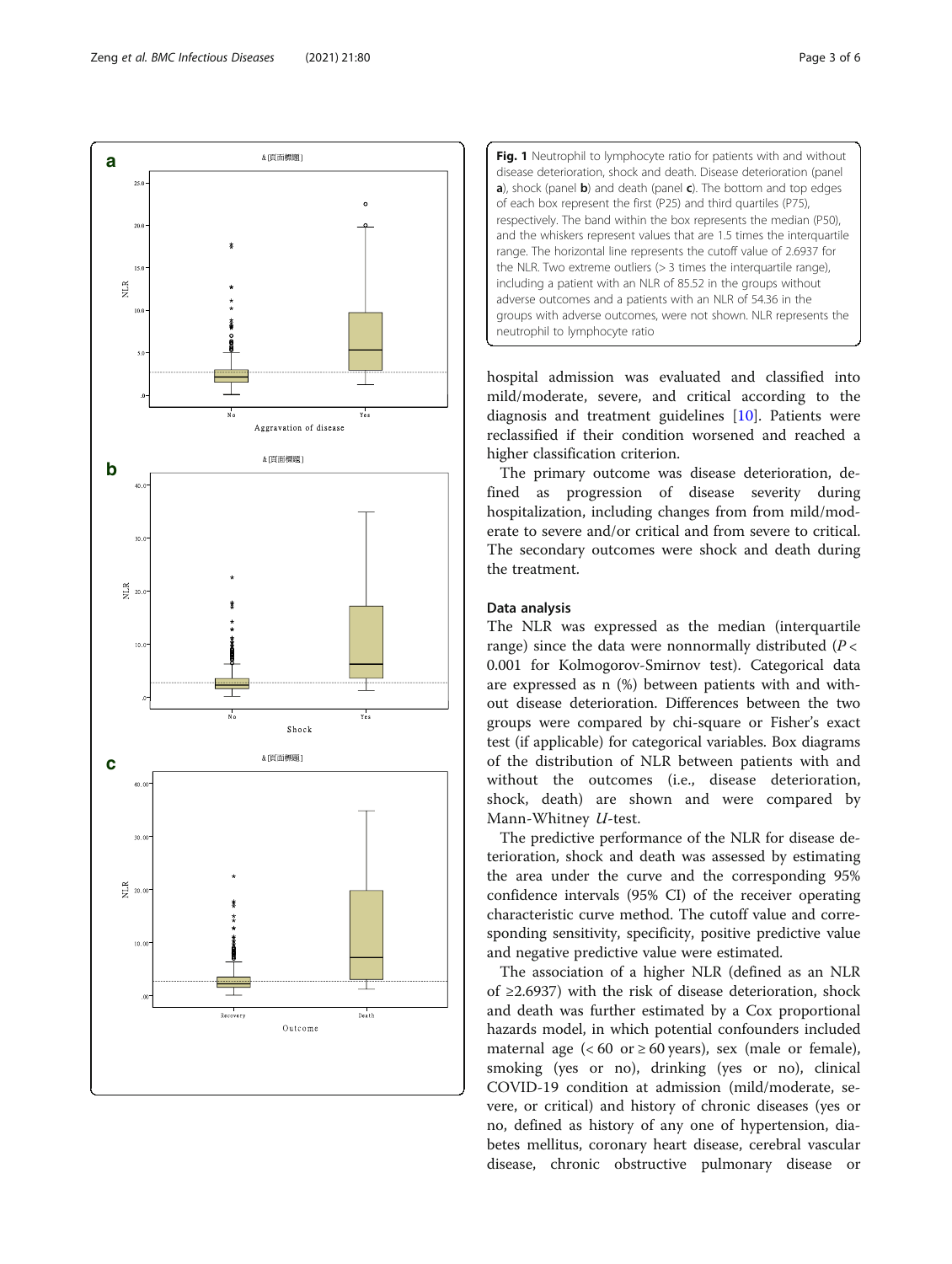cancer). The Kaplan-Meier curve method was used to compare the cumulative risk of disease deterioration, shock and death between patients with an NLR above and below the cutoff value. Cases with missing data were excluded from the analysis mentioned above. All statistical tests were conducted using IBM SPSS Statistics version 22.0. A two-sided  $P$  value < 0.01 was considered statistically significant.

### Results

## Baseline characteristics

A total of 352 patients with COVID-19 were included in the cohort and followed until the outcome was observed (average follow-up time of 24.3 days, ranging from 5 to 51 days). Among these subjects, 341 patients (96.9%) had a measured NLR at hospital admission and were included in the analysis. The mean (SD) age of patients in the cohort was 52.1 (18.1) years; 190 patients (54.0%) were men, and 117 patients (33.2%) had a history of at least one comorbidity. At hospital admission, 301 patients (85.5%) were classified as mild/moderate, 48 (13.6%) were classified as severe and 3 (0.9%) were classified as critical. During the follow-up, 51 (14.5%) patients' conditions deteriorated, 15 patients (4.3%) had complicated septic shock, and 15 patients (4.3%) died (Table [S1\)](#page-4-0). Baseline characteristics, except smoking and drinking, were found to be unbalanced between patients with and without deterioration (Table [1\)](#page-1-0).

### Predictive performance

The median NLR measured at hospital admission was 2.30, with a range from 0.11 to 85.5. The NLR was higher in patients with deterioration than in those

without deterioration (median: 5.33 vs. 2.14,  $P < 0.001$ ), and higher in patients with serious clinical outcomes than in patients without serious clinical outcomes (shock vs. no shock: 6.19 vs. 2.25, P < 0.001; death vs. survival: 7.19 vs. 2.25, P < 0.001) (Table [1,](#page-1-0) Fig. [1\)](#page-2-0).

The NLR measured at hospital admission had high value in predicting disease deterioration, shock and death, with areas under the curve of 0.801, 0.830, and 0.828, respectively, and a cutoff value of 2.6937 (Fig. 2). The sensitivity of the  $\geq$ 2.6937 NLR cutoff for predicting the subsequent presence of disease deterioration, shock and death was 82.0% (95% CI, 69.0 to 91.0), 93.3% (68.0 to 100), and 92.9% (66.0 to 100), respectively, and the corresponding negative predictive values were 95.7% (93.0 to 99.2), 99.5% (98.6 to 100) and 99.5% (98.6 to 100), respectively (Table [2](#page-4-0)).

Compared with patients who had an NLR of < 2.6937, the adjusted hazard ratios for disease deterioration, shock and death were 4.1, 13.1 and 11.3, respectively, among those with an NLR of  $\geq 2.6937$  (Table [S2\)](#page-4-0). The cumulative risk of the clinical outcome was significantly higher in patients with an NLR of ≥2.6937 than in those with an NLR of  $< 2.6937$  (all  $P < 0.001$ , Figure [S1\)](#page-4-0).

### **Discussion**

In this study, we validated a cutoff value of 2.6937 for the NLR, calculated at hospital admission, as a useful predictor of the subsequent presence of disease deterioration and the occurrence of serious clinical outcomes, such as shock and death. COVID-19 patients with an NLR of < 2.6937 had a possibility of ruling out disease deterioration (negative predictive value of 95.7%) and serious clinical outcomes (negative predictive value of 99.5%).

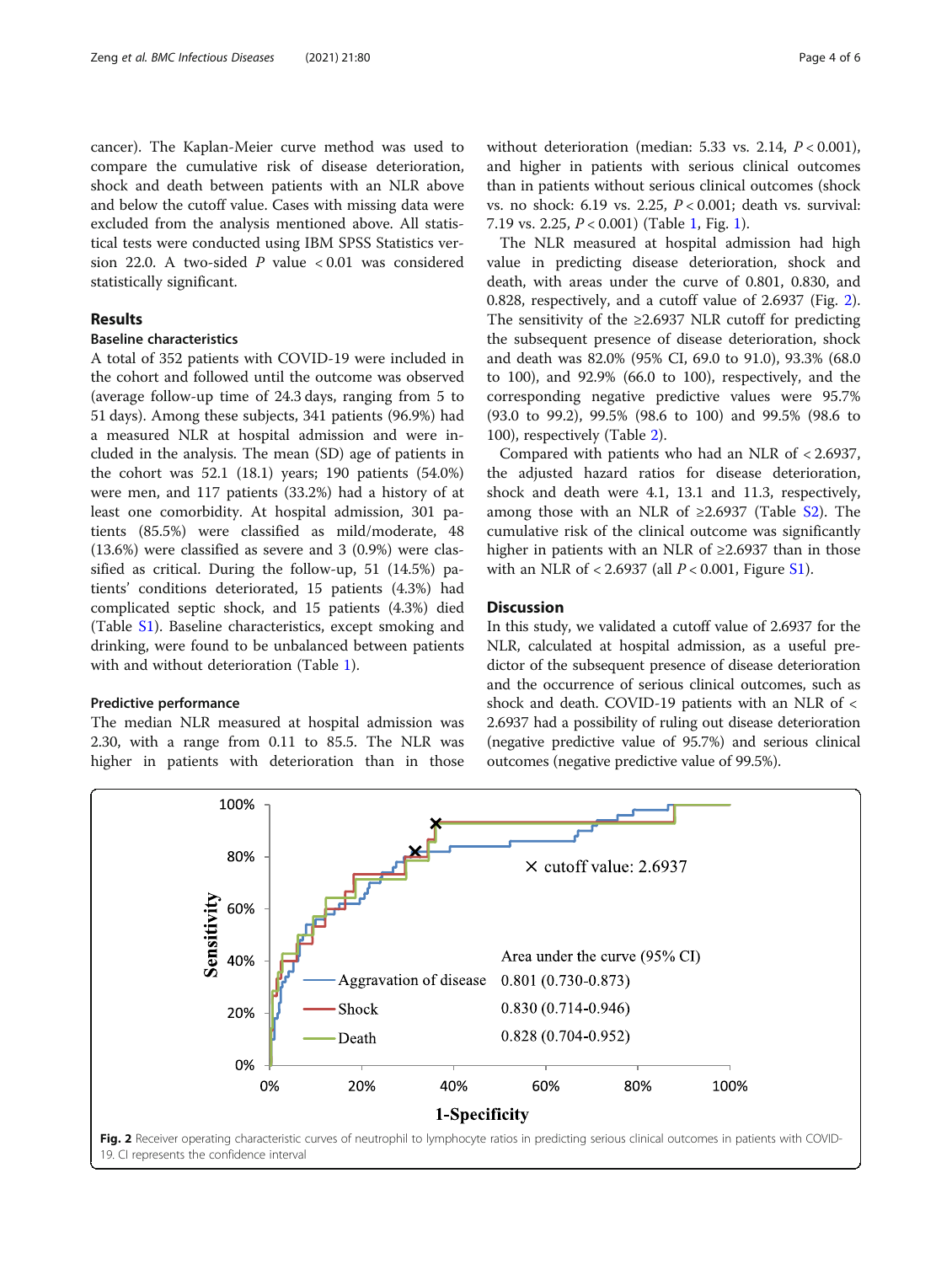| <b>Serious</b><br>clinical<br>outcomes | No. of   | % (95% confidence interval) |                     |                           |                           |
|----------------------------------------|----------|-----------------------------|---------------------|---------------------------|---------------------------|
|                                        | patients | Sensitivity                 | Specificity         | Positive predictive value | Negative predictive value |
| Deterioration                          | 341      | 82.0 (69.0-91.0)            | 69.1 (63.8–74.8)    | 31.3 (23.4–39.7)          | 95.7 (93.0-99.2)          |
| Shock                                  | 338      | 93.3 (68.0-100)             | 64.1 (58.9–69.7)    | $10.8(5.4 - 16.3)$        | 99.5 (98.6-100)           |
| Death                                  | 341      | $92.9(66.0-100)$            | $63.9(58.7 - 69.5)$ | $9.9(4.8 - 15.2)$         | 99.5 (98.6-100)           |

<span id="page-4-0"></span>Table 2 Validation of a cutoff value of 2.6937 for the neutrophil to lymphocyte ratio in predicting serious clinical outcomes for patients with COVID-19

Early detection of patients whose condition is likely to worsen may aid in delivering proper care and optimizing the use of limited resources [[2\]](#page-5-0). The NLR in the peripheral blood is related to the systemic inflammatory state and disease activity and shows prognostic value in cardiovascular diseases, autoimmune diseases, malignant tumours and infectious diseases [[11](#page-5-0)–[14](#page-5-0)]. For patients with COVID-19, in addition to severe lung lesions, prominent derangement of the lymph haematopoietic system has been noted [[15\]](#page-5-0). An elevated NLR may reflect the severity of COVID-19 and the immune status of the patients.

Recently, some retrospective studies have identified the role of the NLR in discriminating severe patients and predicting the mortality of COVID-19 patients [\[3](#page-5-0)–[8](#page-5-0)]. The NLR was also included as a variable in a clinical risk score to predict the occurrence of critical illness in hospitalized patients with COVID-19 [\[2](#page-5-0)]. The present study prospectively validates the findings of these previous studies through a large sample of 352 patients and extends the role of NLR in predicting disease deterioration and serious clinical outcomes, such as shock. Furthermore, the present study identified an NLR cutoff value of 2.6937, above which most patients' ( $\geq$  82.0%) condition worsened and serious clinical outcomes occurred; patients with an NLR about this cutoff (NLR  $\geq$  2.6937) were included in the high-risk group, and the negative predictive value (the possibility of ruling out the outcomes) of a ratio below the cutoff value was ≥95.7%. This finding may improve the accuracy of clinical decisions made at hospital admission among clinicians treating patients with COVID-19, especially in regions with high case volumes and/or limited medical resources.

The present study has some limitations. First, the sample size was large but might not have been large enough to evaluate the predictive performance of the NLR for shock and death since only 15 cases of shock and 14 deaths were included in the analysis in this cohort, resulting in wide of 95% confidence intervals for the sensitivity of shock and death. Second, we were not able to exclude the impact of some other treatments before hospital admission on the outcome, which may have resulted in a potential overestimation of the NLR performance. For example, the NLR may be affected by steroid therapy, especially in those with an NLR ranging from 5

to 8  $[16]$  $[16]$  $[16]$ . However, the potential bias (if it exists) is slight and might not be enough to change the results since the possibility of steroid therapy before admission is rare, NLR was tested immediately at hospital admission, and only 20 patients (5.9%) were located in the sensitive range of 5.0–8.0 for the NLR. Finally, mortality of the disease may affect the performance of NLR in predicting the outcomes. Studies on the applicability of the results in populations with various COVID-19 mortalities are warranted.

### Conclusions

In conclusion, in this prospective cohort study of 352 patients with COVID-19, the NLR calculated at hospital admission had high value in predicting the subsequent presence of disease deterioration and serious clinical outcomes and may be worth promoting in areas battling the COVID-19 pandemic.

### Supplementary Information

The online version contains supplementary material available at [https://doi.](https://doi.org/10.1186/s12879-021-05796-3) [org/10.1186/s12879-021-05796-3.](https://doi.org/10.1186/s12879-021-05796-3)

Additional file 1: Figure S1. Cumulative risk of disease deterioration, shock and death between patients with ≥2.6937 and < 2.6937 for the neutrophil to lymphocyte ratio measured at admission. Disease deterioration (panel A), shock (panel B) and death (panel C).

Additional file 2: Table S1. Disease progression in 352 patients with COVID-19 .

Additional file 3: Table S2. Hazard ratios for serious clinical outcomes among COVID-19 patients with a neutrophil to lymphocyte ratio ≥ 2.6937 compared with those of < 2.6937.

#### Abbreviations

CI: Confidence interval; COVID-19: Corona virus disease 2019; NLR: Neutrophil to lymphocyte ratio

#### Acknowledgements

We would like to thank all the patients and their families who made the study possible.

#### Authors' contributions

ZYZ and JNW were responsible for conception of the study, data analysis and interpretation of findings. ZYZ, SDF, GPC and JNW advised on design. ZYZ, SDF, and GPC collected the data. JNW analysed the data and interpreted the findings. JNW and ZYZ drafted the manuscript. JNW and GPC reviewed and edited the final draft. All authors approved the final draft.

#### Funding

This work was supported by the National Natural Science Foundation of China (No. 81400160), the Natural Science Foundation of Fujian Province (No.